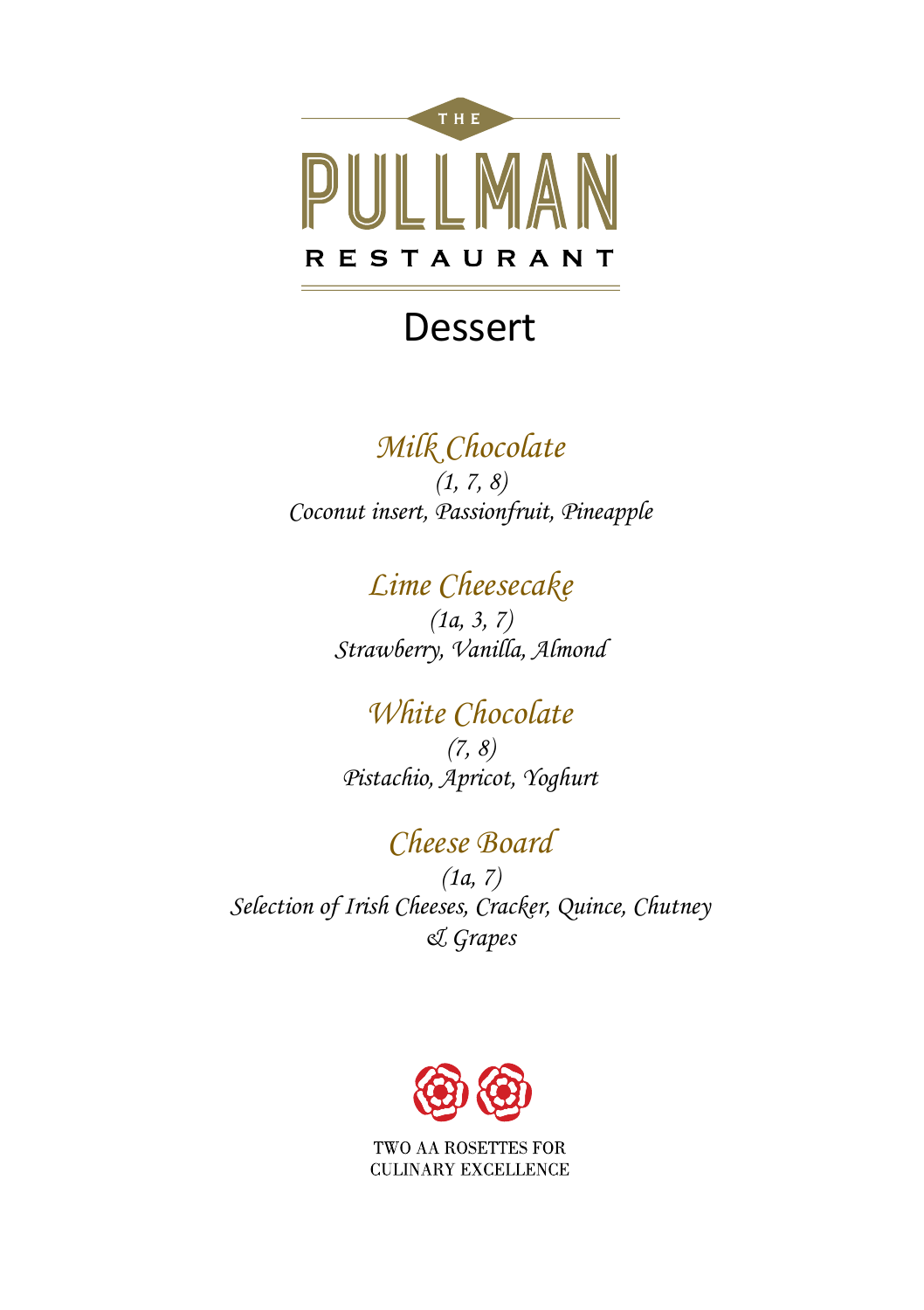

# Dessert Drinks

|                                                         | Glass   |
|---------------------------------------------------------|---------|
| <b>Dessert Wine</b>                                     |         |
| Chateau Guiraud, Petit Guiraud, Sauternes, France, 2016 | € 11.00 |
| Royal Tokaji, 5 Puttonyos Aszú, Hungary, 2017           | € 12.50 |
| Port                                                    |         |
| Osborne Ruby Port                                       | € 6.50  |

| USDUITE RUDY LUIT      | $\epsilon$ 0.00 |
|------------------------|-----------------|
| Osborne, 10 Year Tawny | € 8.50          |
| Osborne, 20 Year Tawny | € 12.50         |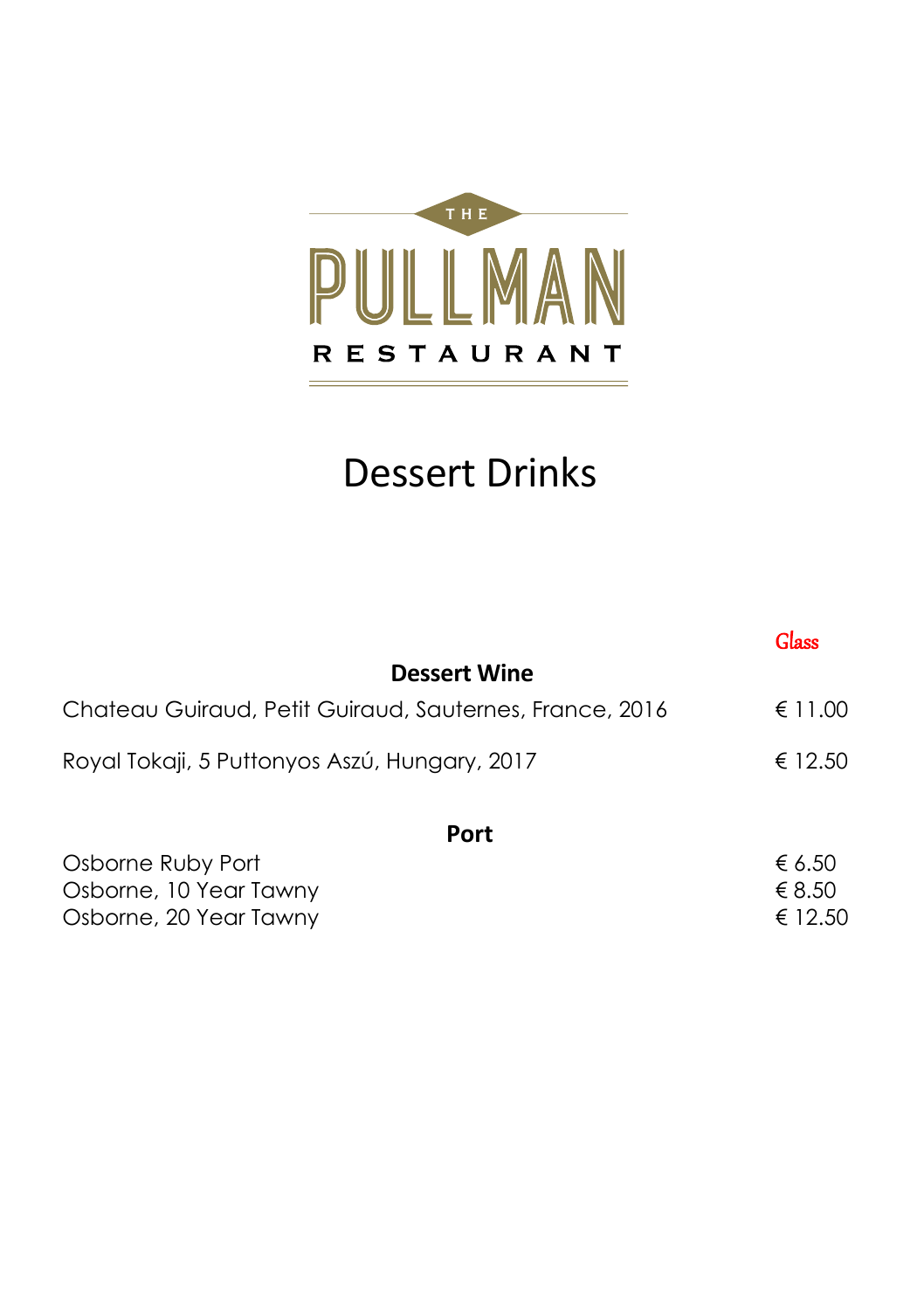

#### **Hot Drinks**

| Irish Coffee - Jameson Whiskey (7)      | €9.50  |
|-----------------------------------------|--------|
| Galway Coffee - Micil Irish Poitin(7)   | €9.50  |
| Bailey's Coffee (7)                     | €9.50  |
| Calypso Coffee - Tia Maria (7)          | €9.50  |
| Seville Coffee - Cointreau (7)          | €9.50  |
| French Coffee - Grand Marnier (7)       | €9.50  |
| Russian Coffee - Vodka (7)              | €9.50  |
| American Coffee - Bourbon (7)           | €9.50  |
| Italian Coffee - Disaronno Amaretto (7) | €9.50  |
| Jamaican Coffee - Rum (7)               | €9.50  |
| Café Royal - Cognac (7)                 | €9.50  |
| Café Ritz - Armagnac (7)                | €11.00 |
| Hot Whiskey                             | €7.00  |
| Hot Brandy                              | €7.00  |
| Hot Port                                | €7.25  |
|                                         |        |

#### **Selection of Ronnefeldt Loose Leaf Teas**

| Irish Breakfast Tea – Black | Vanilla Rooibos - Herbal |
|-----------------------------|--------------------------|
| Irish Whiskey Cream - Black | Sweet Nana – Herbal      |
| Earl Grey - Black           | Morgentau – Green        |
| Fruity Chamomile – Herbal   | Jasmine Pearls - Herbal  |
| Ceylon Decaffeinated-Black  |                          |